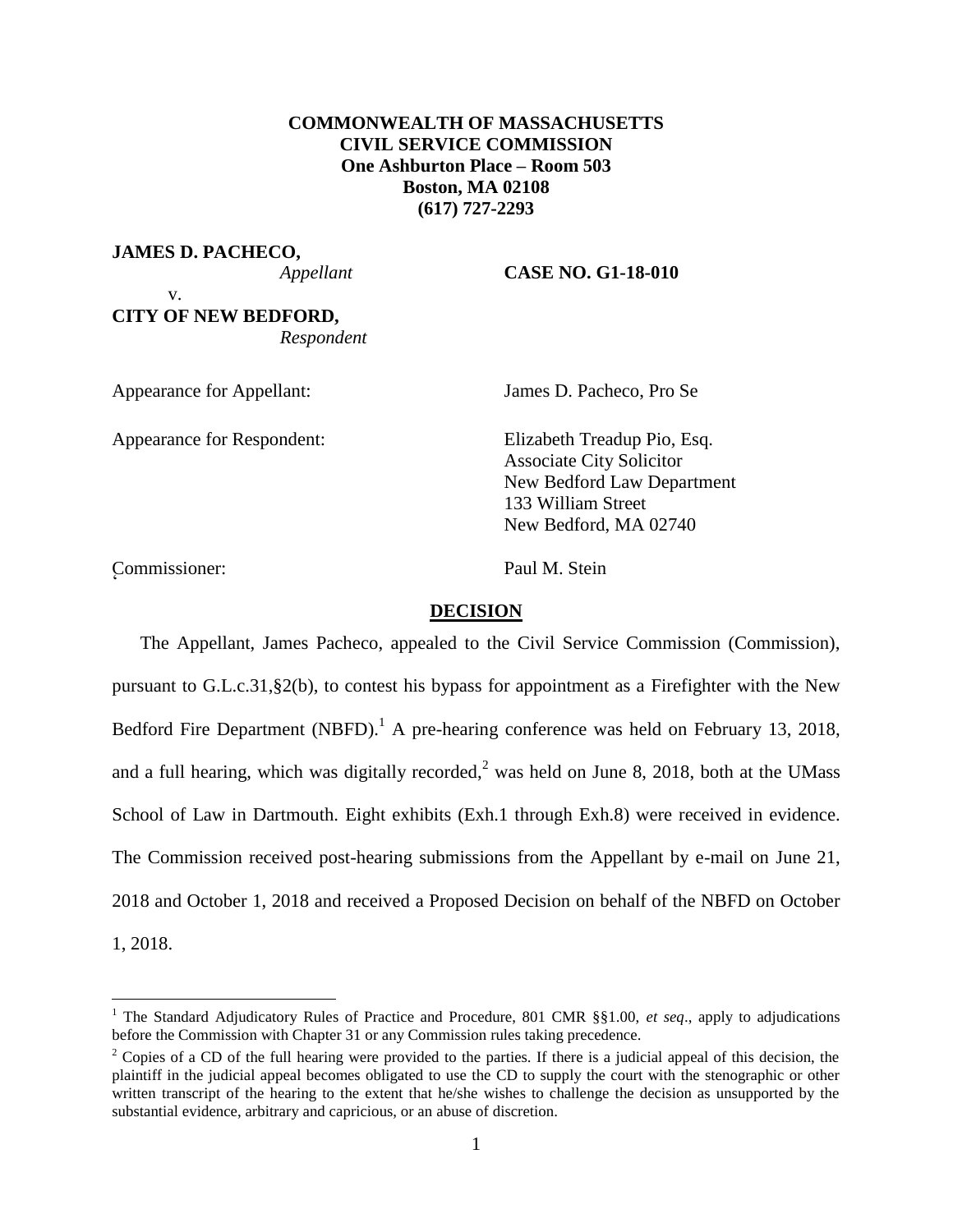#### **FINDINGS OF FACT**

Based on the Exhibits entered into evidence and the testimony of the following witnesses:

*Called by the Appointing Authority*:

- NBFD Chief Michael Gomes
- NBFD District Chief Scott Kruger
- NBFD Captain Brandon Silva
- NBFD Captain Gary Raposa
- NBFD Lieutenant Stephen Peixoto

*Called by the Appellant:*

■ James Pacheco, Appellant

and taking administrative notice of all matters filed in the case, pertinent law and reasonable inferences from the credible evidence, a preponderance of evidence establishes these facts:

1. The Appellant, James D. Pacheco is a life-long resident of New Bedford who graduated from New Bedford Regional Vocational Technical High School. He is employed as machinist/welder operating and repairing hydraulic motors, pumps, valves and cylinders. He is a decorated veteran who has been deployed to Iraq and Afghanistan as an infantryman with the Massachusetts Army National Guard, where he has served since 2005 and currently holds the rank of Sergeant (E-5). (*Exhs. 5 & 6; Testimony of Appellant*)

2. Mr. Pacheco took and passed the civil service Firefighters' examination administered by the Massachusetts Human Resources Division (HRD) and his name was placed on the eligible list established on November 4, 2016 and which expired on November 30, 2018. (*Exh.3; Testimony of Appellant*)

3. On August 1, 2017, HRD issued Certification #04863 authorizing New Bedford to hire five (5) permanent full-time firefighters for the NBFD. Mr. Pacheco's name appeared in the  $8<sup>th</sup>$ ranking on the certification. (*Exh.3*)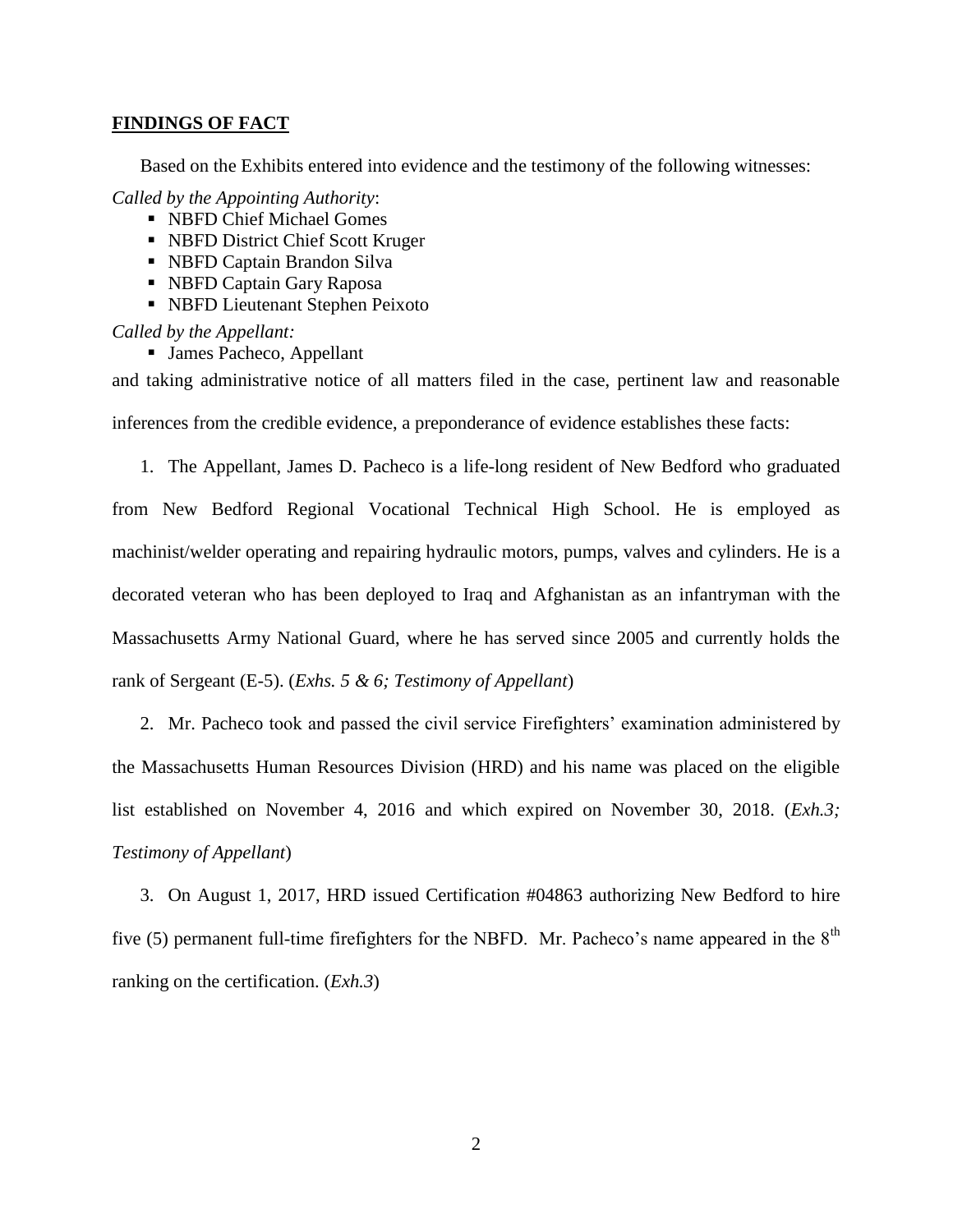4. Mr. Pacheco signed Certification #04863 as willing to accept appointment and duly submitted an Application for Appointment on August 2, 2017. (*Exh.6*)<sup>3</sup>

5. The 2017 application was the second time Mr. Pacheco had applied for appointment as an NBFD Firefighter. His first application was submitted on September 8, 2016, pursuant to a certification from the prior eligible list. (*Exh.5; Testimony of Appellant*)

6. During the prior 2016 hiring cycle, NBFD District Chief Scott Kruger, the supervisor of background investigations for the NBFD, conducted a full background investigation into Mr. Pacheco's application, assisted by NBFD Captain Brandon Silva. On September 27, 2016, Deputy Chief Kruger submitted a report of his findings to NBFD Fire Chief Michael Gomes. (*Exh.4; Testimony of Chief Gomes, Dep. Chief Kruger & Capt. Silva*)

7. Deputy Chief Kruger's report found three problematic circumstances involving Mr.

Pacheco's background and application.

- Mr. Pacheco listed his current "Address" as [# redacted] Arnold Street in New Bedford, and stated he had "lived" at that address for 22 years. The residence turned out to be the home of Mr. Pacheco's father, who said that his son had not lived with him for several years, but now lived with his girlfriend somewhere on Fair Street. After some further investigation, Mr. Pacheco's actual Fair Street residence was located. Dep. Chief Kruger attached a photograph of the mailbox on the porch showing Mr. Pacheco's name.
- A search of public postings on social media turned up three postings by Mr. Pacheco in August and September 2013 which contained rants, peppered with obscenities, about the difficulties he had getting a job after military service, disparaging remarks about an "over privileged" kid "who drives his moms Mercedes", referring to another military person as a "f---ing POG"[person other than a grunt, i.e. a paper-pusher vs, an infantryman] and to the "f---ing crooked civil service/affirmative action bulls—t", and even one threatening remark: "Be thankful I didn't smash your face into a cupholder . . . ."
- A visit to the New Bedford District Court turned up a record of what appeared to be a 2005 felony conviction for larceny over \$250.

(*Exhs.4 & 8; Testimony of Dep. Chief Kruger*)

 $\overline{a}$ 

 $3$  At the time of the 2017 hiring cycle, the NBFD used a standard four (4) page application form, which the applicant signed to be "true and complete", that contained six sections: Residence and Personal Data; Education; Employment History, Military History; Special Training and Skills and Additional Comments and Work Experience. The applicant also executed release forms authorizing the NBFD to conduct a CORI (criminal records) check, RMV check and a general release to obtain "information pertaining to me" from any other person or entity. (*Exhs. 5 & 6*)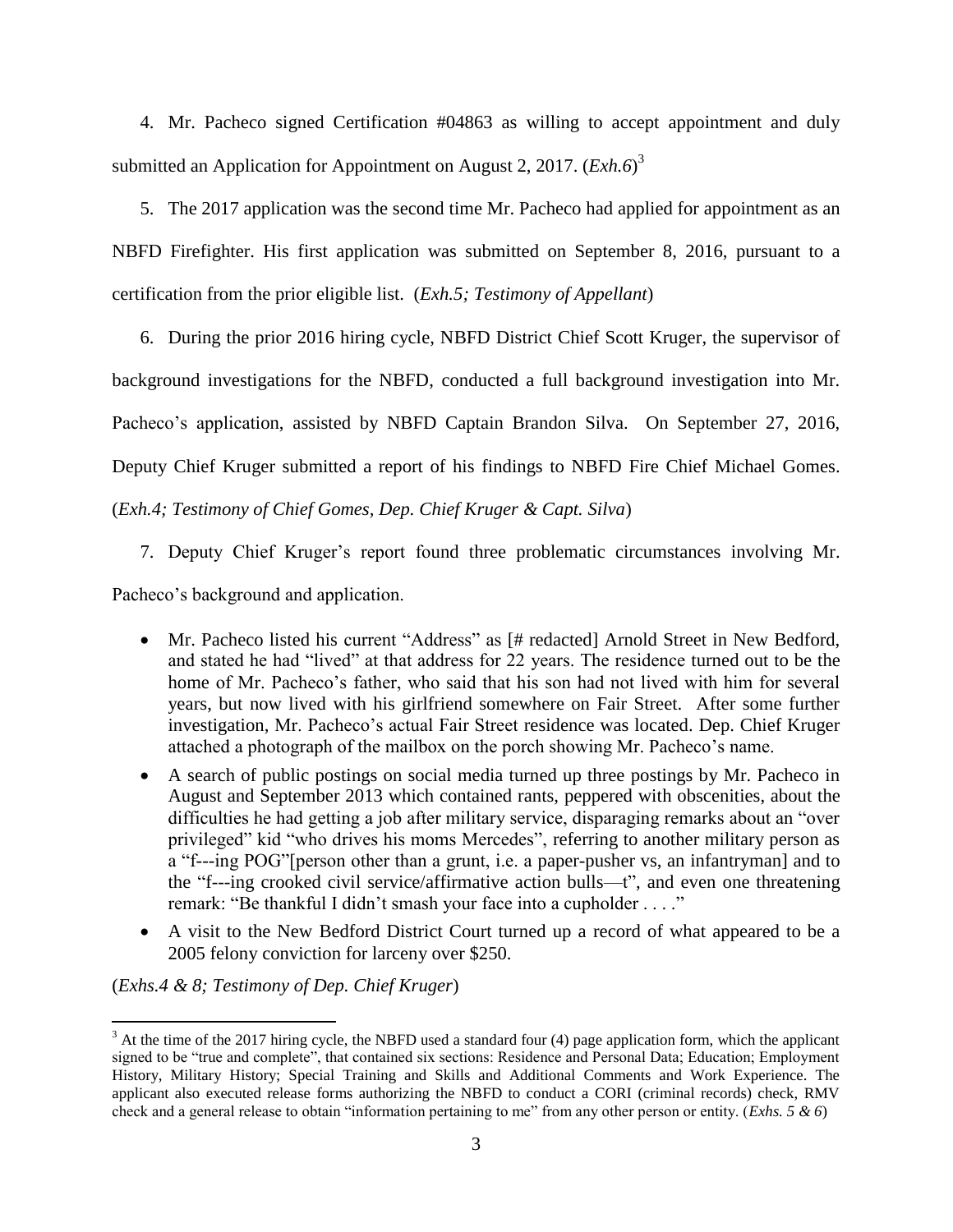8. Despite the negative aspects contained in his background investigation report, Chief Gomes scheduled Mr. Pacheco to meet on October 5, 2017 with the interview panel of three NBFD officers: Chief Gomes, another superior officer (Capt. Gary Raposa), and an officer representing the firefighters' union, Local 841, I.A.F.F. (Lt. Stephen Peixoto). (*Exh.7A-7C; Testimony of Chief Gomes, Capt. Raposa & Lt. Peixoto*)

9. The interview was conducted in a semi-structured form, with all candidates being asked the same questions designed by Chief Gomes, with each panel member provided a score sheet to take notes and score the candidate's performance on each question as well as on six overall characteristics (1-Below our Standards; 2-Good; 3-Excellent). Save for the answers to the final two questions described more specifically below, the three interview panelists scored Mr. Pacheco "Good" or "Excellent" in nearly every other answer and category. (*Exh.7A-7C; Testimony of Chief Gomes, Capt. Raposa & Lt. Peixoto*)

10. The final interview questions were more open-ended, designed to draw out information (positive or negative) specific to the particular candidate. In particular, Q.11 asked:

"As you know, there will be a background check. Is there anything you would like to contribute or that we may discover as the process moves forward?"

In response to Q.11, Mr. Pacheco initially answered: "No sir". At that point Chief Gomes brought up the three negative issues generated by the (already completed) background investigation.

- As to the residence discrepancy, Mr. Pacheco explained that he used his father's address because Fair Street was not a "good neighborhood" and he was uncomfortable using that address because he was concerned that the mail would not get to him there. Chief Gomes found this explanation unsatisfactory, noting that the application specifically asked for the address where the applicant "lived", not a mailing address.
- As to the Facebook postings, Mr. Pacheco was forthcoming, admitting that he had made the postings and that it was not "his finest hour" and he did not currently post on social media, was a different person now, having settled down, married and started a family. He also stated that he no longer maintained those social media accounts or posted online the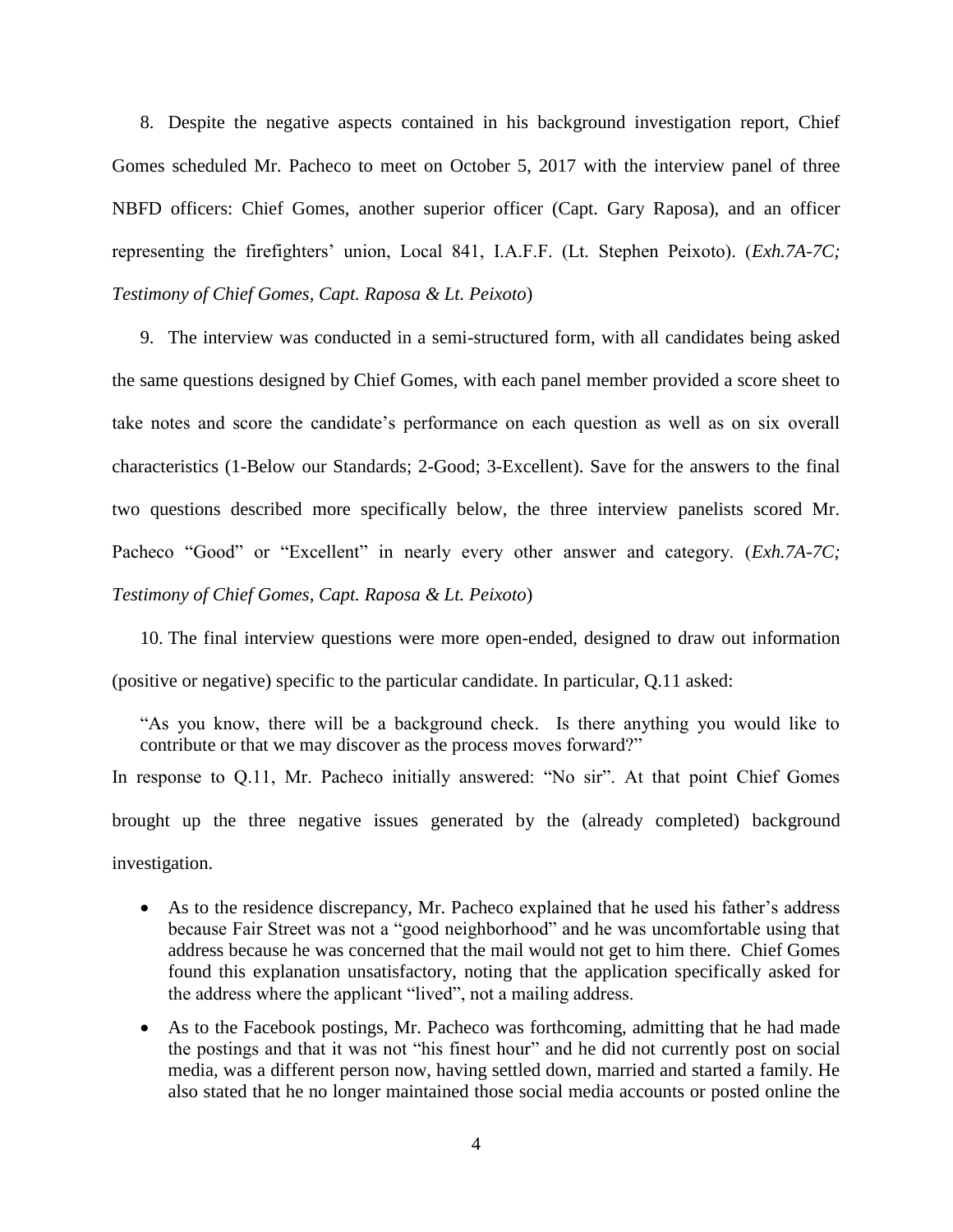way he had in the past. The postings still troubled all the interview panelists because there were multiple postings, they had occurred less than three years ago, and (although the accounts may have been deleted) the postings remained on-line and were available for public access.

- As to the felony conviction, Mr. Pacheco stated that he pleaded guilty initially because he was about to be activated and fighting the charges would have prevented him from doing so. He said that, later, the case was "revised and revoked" and all charges dismissed. He stated that his attorney said something to the effect that would mean there would be nothing on his record. $4$
- All interview panelists were troubled by what they called a "lack of candor" on Mr. Pacheco's part for failing to raise these issues of concern before he was confronted with them.

## (*Exhs.7A-7C & 8; Appellant's Post-Hearing Submission dated June 21, 2018; Testimony of Appellant; Chief Gomes, Capt. Raposa & Lt. Peixoto*)

11. Based on the three negative issues discovered during the background investigation, as

well as Mr. Pacheco's lack of candor in addressing those issues during his interview, Chief

Gomes decided that Mr. Pacheco would be bypassed. Mr. Pacheco did not appeal that decision.

(*Testimony of Appellant & Chief Gomes*)

12. When Mr. Pacheco submitted his 2017 application, he changed the answer about his

"Address", giving the Fair Street address as his "current" residence for the past three years.

(*Exh.6* )

 $\overline{a}$ 

13. Mr. Pacheco's corrected (truthful) 2017 application, however, did not change Chief Gomes conclusion that Mr. Pacheco had been untruthful on his 2016 application, and that, while his past actions were not a "forever" bar to possible future appointment, too little time had passed to give him further consideration for hiring in the current cycle. Accordingly, Chief Gomes decided that Mr. Pacheco did not need to be given another inteview and would be bypassed again. (*Testimony of Chief Gomes*)

<sup>&</sup>lt;sup>4</sup> The criminal docket does appear to indicate that the court did allow a motion to "revise and revoke" the original disposition, but does not fully explain exactly what happened to result in the charges being "dismissed". At the Commission hearing, Mr. Pacheco noted that he held an unrestricted Class A firearms license, issued by the New Bedford Police Chief, which I infer he would not have received had there been a felony conviction on his record. (*Exh.8; Testimony of Appellant; Appellant's Post-Hearing Submission dated June 21, 2018*)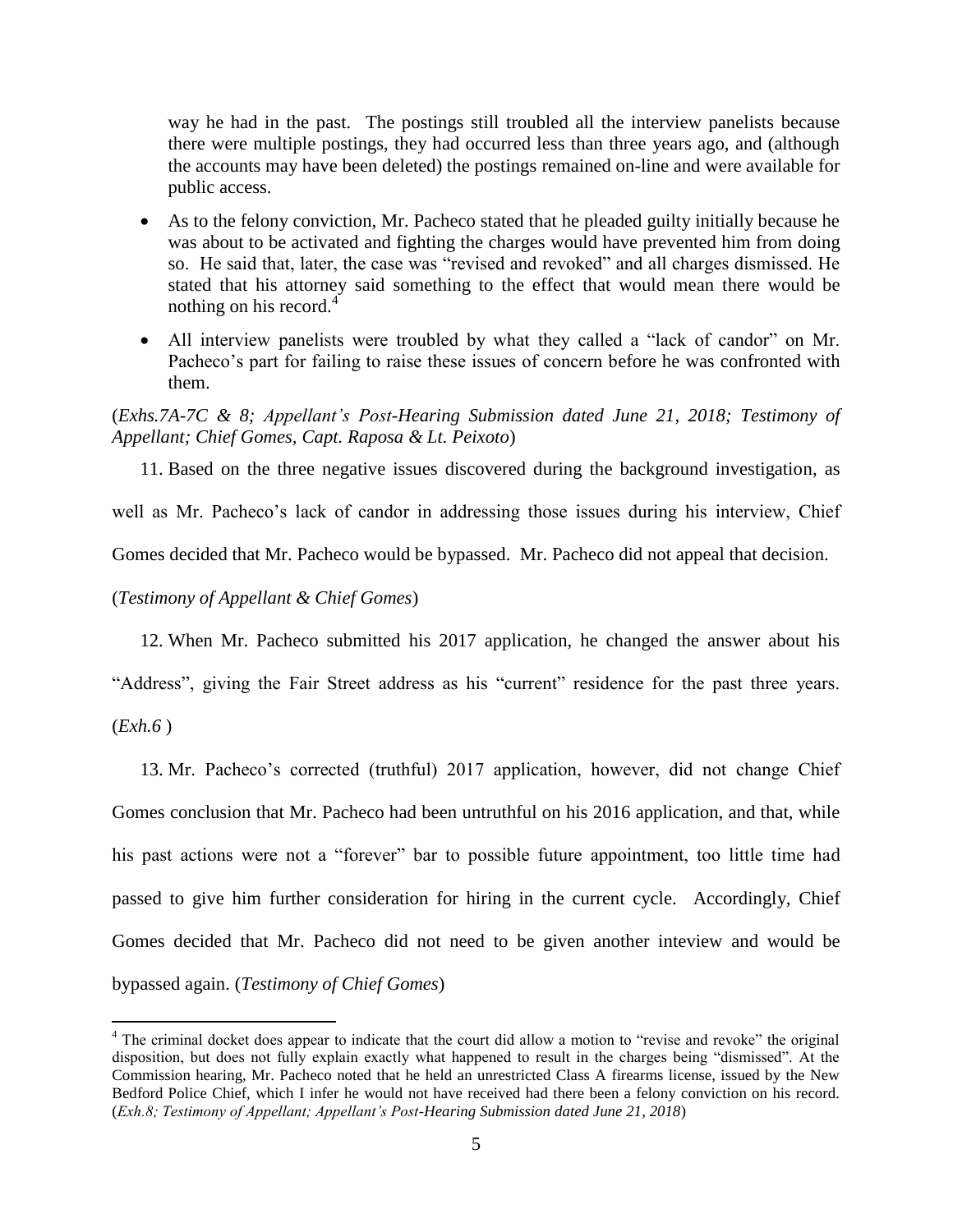14. By letter dated November 30, 2017, Chief Gomes informed Mr. Pacheco that he had been bypassed. The letter noted Mr. Pacheco's "good references" and "good prior military record", but stated, as reasons for the bypass: (1) the 2016 false statement about his residence; (2) the 2013 Facebook postings; (3) the 2005 felony conviction: and (4) failure to be forthcoming about those issues until the results of the NBFD's background investigation were disclosed. (*Exh.2*)

15. This appeal duly ensued. (*Claim of Appeal*)

#### **APPLICABLE CIVIL SERVICE LAW**

The core mission of Massachusetts civil service law is to enforce "basic merit principles" for "recruiting, selecting and advancing of employees on the basis of their relative ability, knowledge and skills" and "assuring that all employees are protected against coercion for political purposes, and are protected from arbitrary and capricious actions." G.L.c.31, §1. See, e.g., [Massachusetts Ass'n of Minority Law Enforcement Officers v. Abban,](http://web2.westlaw.com/find/default.wl?mt=Massachusetts&db=578&rs=WLW15.04&tc=-1&rp=%2ffind%2fdefault.wl&findtype=Y&ordoc=2029136022&serialnum=2001441097&vr=2.0&fn=_top&sv=Split&tf=-1&pbc=70F732C1&utid=1) 434 Mass. 256, 259, [\(2001\);](http://web2.westlaw.com/find/default.wl?mt=Massachusetts&db=578&rs=WLW15.04&tc=-1&rp=%2ffind%2fdefault.wl&findtype=Y&ordoc=2029136022&serialnum=2001441097&vr=2.0&fn=_top&sv=Split&tf=-1&pbc=70F732C1&utid=1) MacHenry v. Civil Serv. Comm'n, 40 Mass. App. Ct. 632, 635 (1995), rev.den.,423 Mass.1106 (1996)

Basic merit principles in hiring and promotion calls for regular, competitive qualifying examinations, open to all qualified applicants, from which eligible lists are established, ranking candidates according to their exam scores, along with certain statutory credits and preferences, from which appointments are made, generally, in rank order, from a "certification" of the top candidates on the applicable civil service eligible list, using what is called the 2n+1 formula. G.L.c. 31, §§6 through 11, 16 through 27; Personnel Administration Rules, PAR.09. In order to deviate from that formula, an appointing authority must provide specific, written reasons – positive or negative, or both, consistent with basic merit principles, to affirmatively justify bypassing a higher ranked candidate in favor of a lower ranked one. G.L.c.31,§27; PAR.08(4)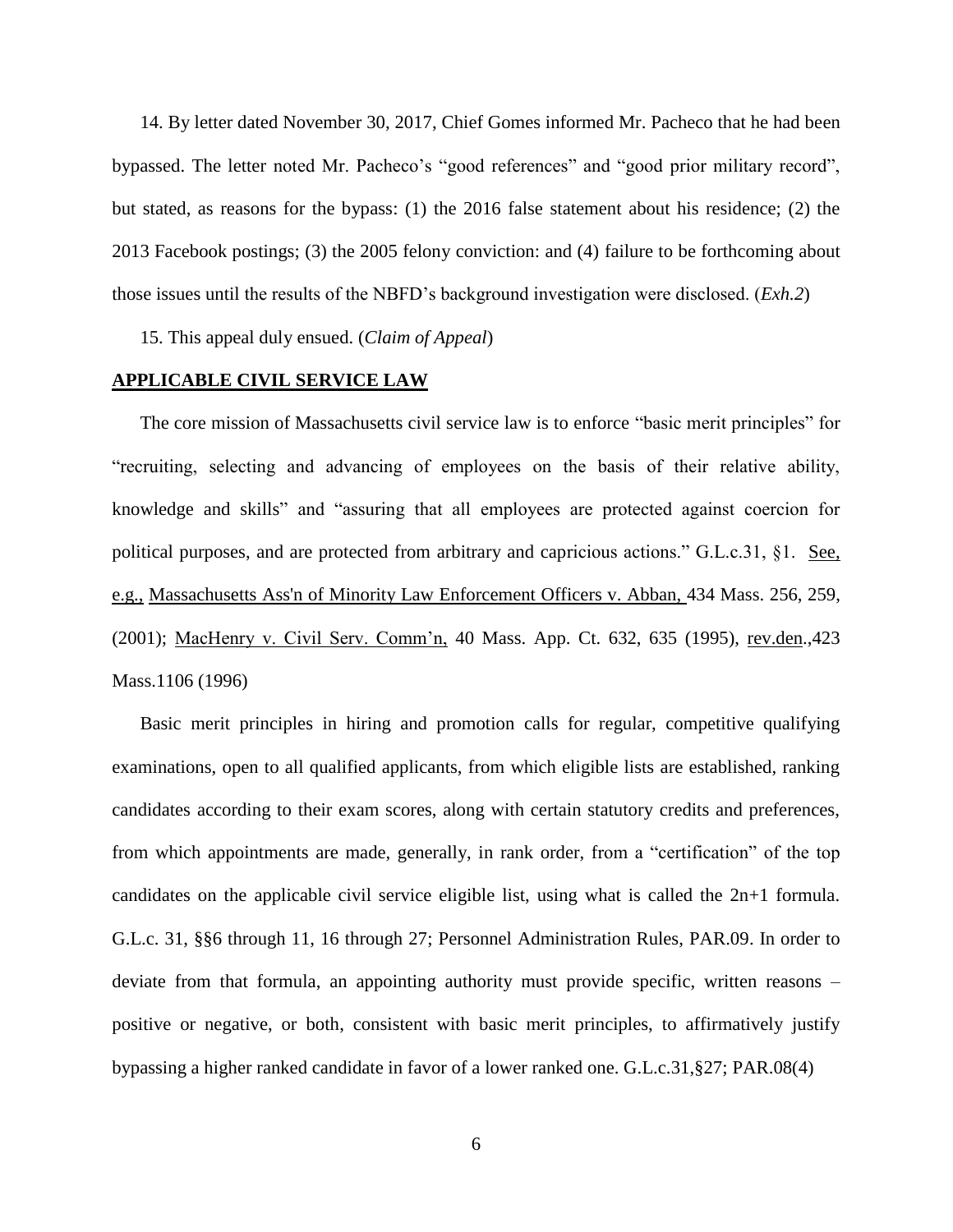A person may appeal a bypass decision under G.L.c.31,§2(b) for de novo review by the Commission. The Commission's role is to determine whether, by a preponderance of evidence, the appointing authority had "reasonable justification" for the bypass after an "impartial and reasonably thorough review" of a candidate's background and qualifications sufficient to form a "credible basis" to believe allegations of misconduct or other facts that present "legitimate doubts" about the candidate's present fitness to perform the duties of the position. Police Dep't of Boston v. Kavaleski, 463 Mass. 680, 688-89 (2012); [Beverly v. Civil Service Comm'n, 78](http://web2.westlaw.com/find/default.wl?mt=Massachusetts&db=578&rs=WLW15.04&tc=-1&rp=%2ffind%2fdefault.wl&findtype=Y&ordoc=2029136022&serialnum=2023501172&vr=2.0&fn=_top&sv=Split&tf=-1&pbc=70F732C1&utid=1)  [Mass.App.Ct. 182, 187 \(2010\);](http://web2.westlaw.com/find/default.wl?mt=Massachusetts&db=578&rs=WLW15.04&tc=-1&rp=%2ffind%2fdefault.wl&findtype=Y&ordoc=2029136022&serialnum=2023501172&vr=2.0&fn=_top&sv=Split&tf=-1&pbc=70F732C1&utid=1) Leominster v. Stratton, 58 Mass.App.Ct. 726, 727-28 (2003).

"Reasonable justification . . . means 'done upon adequate reasons sufficiently supported by credible evidence, when weighed by an unprejudiced mind, guided by common sense and by correct rules of law' ". Brackett v. Civil Service Comm'n, 447 Mass. 233, 543 (2006); Commissioners of Civil Service v. Municipal Ct., 359 Mass. 211,214 (1971) and cases cited. See also Mayor of Revere v. Civil Service Comm'n, 31 Mass.App.Ct. 315, 321 (1991) (bypass reasons "more probably than not sound and sufficient")

Appointing authorities are vested with a certain degree of discretion in selecting public employees of skill and integrity. The commission --

". . . cannot substitute its judgment about a *valid* exercise of *discretion based on merit or policy considerations* by an appointing authority" but, when there are *"overtones of political control or objectives unrelated to merit standards or neutrally applied public policy*, then the occasion is appropriate for intervention by the commission."

City of Cambridge v. Civil Service Comm'n, 43 Mass.App.Ct. 300, 303-305, rev.den., 428 Mass. 1102 (1997) (*emphasis added*) However, the governing statute, [G.L.c.31,§2\(b\),](https://1.next.westlaw.com/Link/Document/FullText?findType=L&pubNum=1000042&cite=MAST31S2&originatingDoc=Ib21af0ded3bd11d99439b076ef9ec4de&refType=LQ&originationContext=document&transitionType=DocumentItem&contextData=(sc.History*oc.UserEnteredCitation)) gives the Commission's de novo review "broad scope to evaluate the legal basis of the appointing authority's action" and it is not necessary for the Commission to find that the appointing authority acted "arbitrarily and capriciously." Id.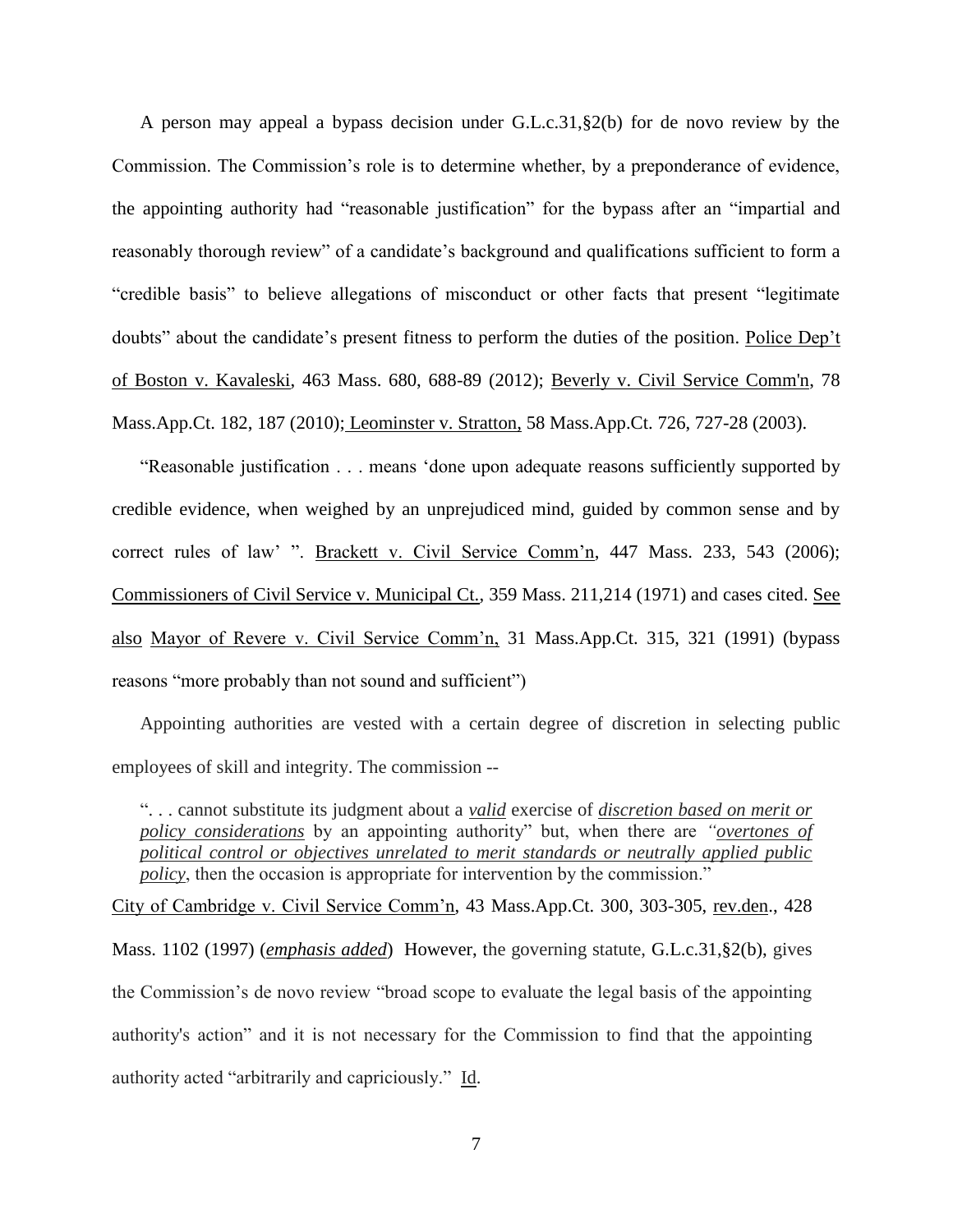#### **ANALYSIS**

New Bedford has established by a preponderance of the evidence that its decision to bypass the Appellant was reasonably justified after an impartial and reasonably thorough review disclosed a "credible basis" for "legitimate doubts" about his present suitability to serve as an NBFD firefighter. Although the NBFD's conclusion about Mr. Pacheco's felony conviction, which the evidence discloses to be mistaken, would not be a proper basis for bypass, the other reasons stated are sufficient to justify the November 2017 decision to bypass him.

First, the NBFD was fully warranted to conclude that the 2013 Facebook postings demonstrated a level of indiscretion and offensive behavior that is incompatible with the high standards of professionalism, sound judgment and integrity that the NBFD may reasonably expect of those in whom it entrusts with the duty to serve the public in the fire service. Mr. Pacheco asked that this behavior be discounted as uncharacteristic of the individual that he has become. If that is, indeed true, bypassing him for past behavior that is not indicative of present suitability would not be sufficient to support "reasonable justification". That determination, however, is one to be made by the NBFD and the Commission's role does not permit it to substitute its own judgment in such matters for the judgement of the NBFD made in the reasonable exercise of its discretion where, as here, that judgment call has been made after a reasonably thorough review free of any personal or political bias.

Several facts support the reasonableness of the NBFD's conclusion that Mr. Pacheco's 2013 behavior gave them "legitimate doubts" about his present suitability for appointment. The events, which occurred in 2013, when he was in his late 20's, cannot be said to be so far removed from the present for their consideration to be unreasonable. Moreover, Mr. Pacheco had the opportunity to clear his record on this subject during the interview but failed to do so. Whether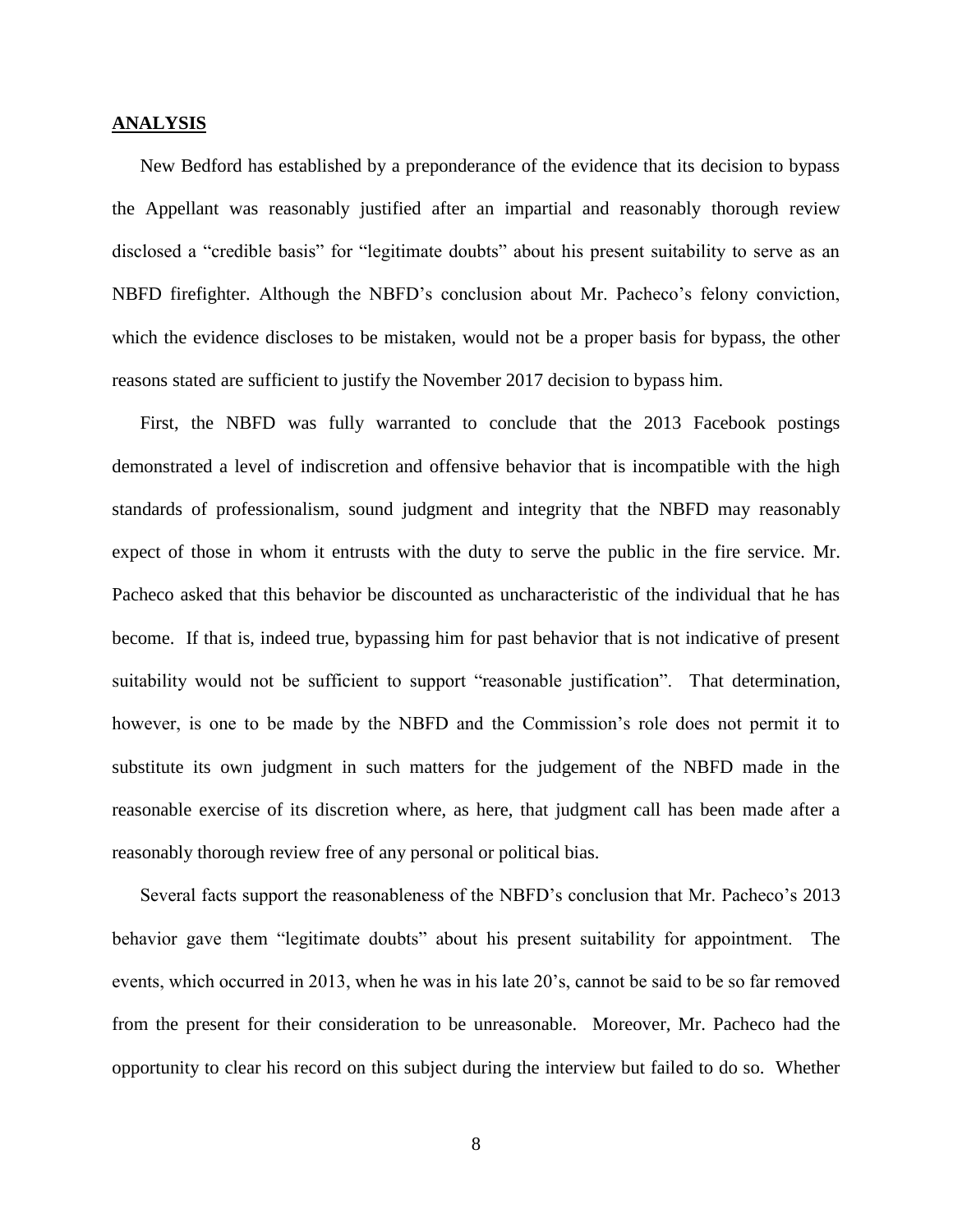he "forgot" about the postings or not, his failure to be forthcoming about this serious lapse in judgment is also a factor that the NBFD could properly weigh in assessing the risk that this prior behavior presented. How long the NBFD may reasonably rely on this deficiency in making a future hiring decision is not a question that the Commission need answer at this time.

Second, whether Mr. Pacheco's mistaken use of a former residence as his "current" address is a reasonable justification to bypass him for making a "false" statement on his 2016 application is a closer call. The NBFD points out that the application clearly asks how long the applicant has "lived" at the address he provides, so there is little room for ambiguity in what address was being requested. Chief Gomes acknowledged that, while such a mistake is considered a "red flag", and would be automatically disqualifying when the misrepresentation related to a false claim to residency preference, he could point to no ulterior or underlying fact that Mr. Pacheco was trying to conceal. I found Mr. Pacheco's explanation credible – he was not attempting to conceal anything that reflected negatively on himself. Nevertheless, I also cannot discount the fact that the application is clear and Mr. Pacheco knew or should have known that he did not answer the question as required. He did provide his correct residence on his 2017 application and, had that been the only continuing issue from 2016 (which it was not, as noted above), it would probably not have been enough to have justified this bypass.

Third, Mr. Pacheco presented credible evidence that the NBFD misread the docket on the 2005 criminal case and, in fact, he does not have a felony conviction on his record. The fact that he holds an unrestricted Class A firearms license issued by the New Bedford Police Chief, support that conclusion by a preponderance of the evidence. While the docket sheet itself is open to some interpretation, on its face, without further investigation, it does not, and would not in the future, support a bypass on the grounds of a felony conviction. Nor would Mr. Pacheco's